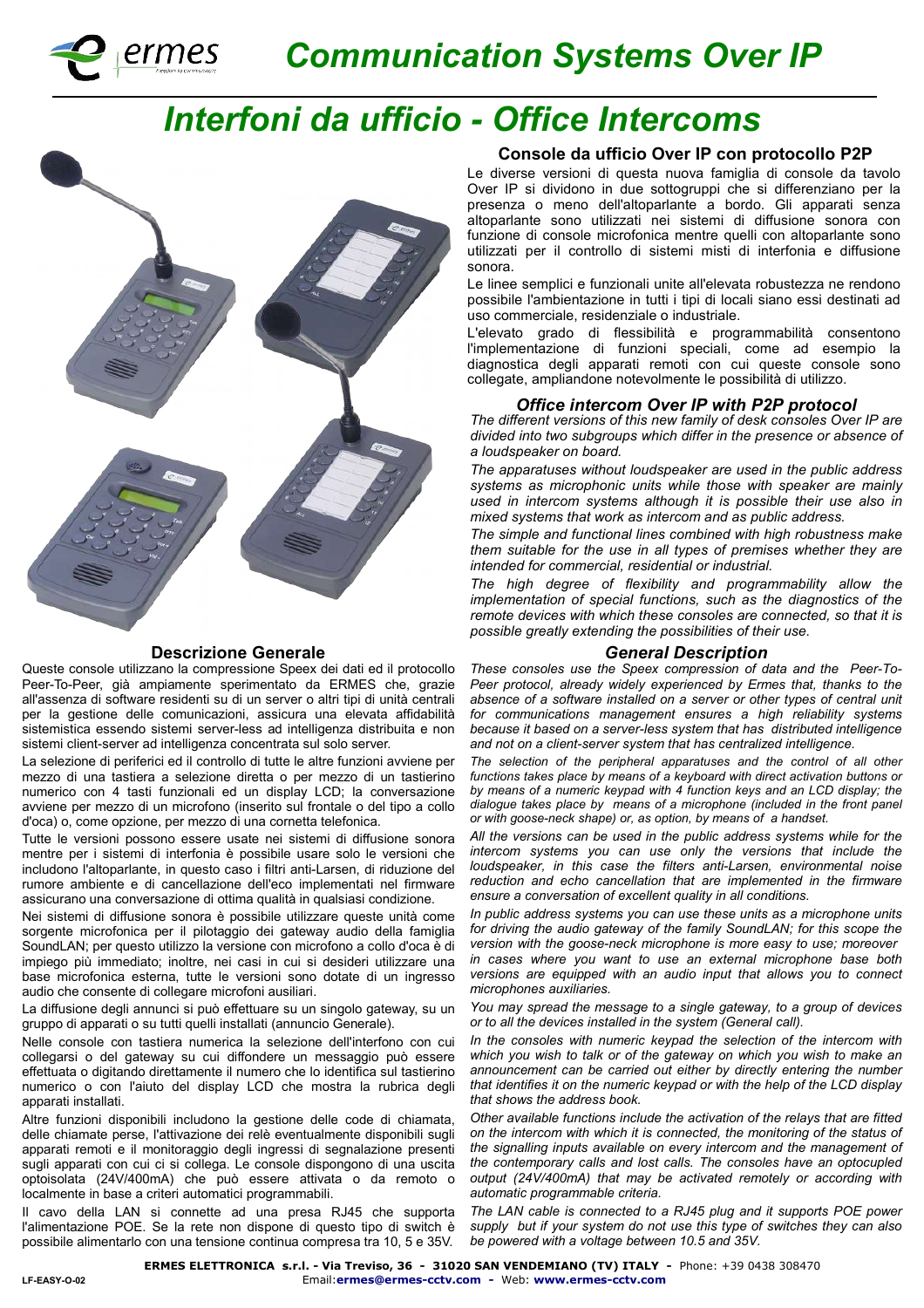

*SoundLAN-E.CM*

# **Console microfonica Over IP per 12 zone**

*SoundLAN-E.12PCM* – Console microfonica Over IP da tavolo per sistemi di diffusione sonora che reca sul pannello frontale un microfono a collo d'oca, 12 pulsanti per la selezione delle zone, un pulsante con funzione PTT ed infine un pulsante a ritenuta per l'abilitazione del microfono. Particolarmente adatta all'impiego in uffici ed ambienti di tipo civile, è realizzata in un contenitore in IP44.

Utilizza un protocollo Peer-To-Peer che non necessita di server o altre unità centrali garantendo la massima affidabilità del sistema; consente di effettuare annunci su una singola zona, su un gruppo di zone o su tutto l'impianto (GENERALE). L'alimentazione può essere in POE o in continua a 24 Vcc.

# *Microphonic console Over IP for 12 zones*

*SoundLAN-E.PCM – Microphonic console Over IP in desk version for public address systems which bears on the front panel a gooseneck microphone, 12 buttons that allow to select the zones, a PTT button and finally a latching button for the enabling of the*  microphone. Particularly suitable for use in offices and civil *environments, it is has IP44 protection degree.*

*It uses a peer-to-peer protocol that requires no servers or other central units for maximum system reliability; it allows you to spread announcements on a single zone, in a group of zones or on all the zones (GENERAL). It can be powered with POE or with 24 V DC. SoundLAN-E.12PCM*

# **Console microfonica Over IP per singola zona**

*SoundLAN-E.CM* – Console microfonica Over IP da tavolo per sistemi di diffusione sonora che reca sul pannello frontale un microfono a collo d'oca, un pulsante con funzione PTT ed infine un pulsante a ritenuta per l'abilitazione del microfono. Particolarmente adatta all'impiego in uffici ed ambienti di tipo civile, è realizzata in un contenitore in IP44.

Utilizza un protocollo Peer-To-Peer che non necessita di server o altre unità centrali garantendo la massima affidabilità del sistema; consente di effettuare annunci su una singola zona. L'alimentazione può essere in POE o in continua a 24 Vcc.

## *Microphonic console Over IP for single zone*

*SoundLAN-E.CM – Microphonic console Over IP in desk version for public address systems which bears on the front panel a goose-neck microphone, a PTT button and finally a latching button for the enabling of the microphone. Particularly suitable for use in offices and civil environments, it is has IP44 protection degree.*

*It uses a peer-to-peer protocol that requires no servers or other central units for maximum system reliability; it allows you to spread announcements on a single zone. It can be powered with POE or with 24 V DC.*





## **Tastiera di espansione per console audio**

InterLAN-EO.E – Espansione pulsanti per console microfoniche o interfoni da tavolo della serie ufficio che reca sul pannello frontale una tastiera con 12 pulsanti programmabili ed un ulteriore pulsante con funzione per gli annunci generali. Particolarmente adatto all'impiego in uffici ed ambienti di tipo civile, è realizzato in un contenitore in IP44.

# *Expansion keyboard for audio consoles*

*InterLAN-EO.E – Expansion for the desktop microphones or the intercom consoles of the Office family that has on the front panel keyboard 12 programmable buttons and an additional button with function for general announcements. Particularly suitable for use in offices and civil environments, it is has IP44 protection degree.*

**InterLAN-EO.E**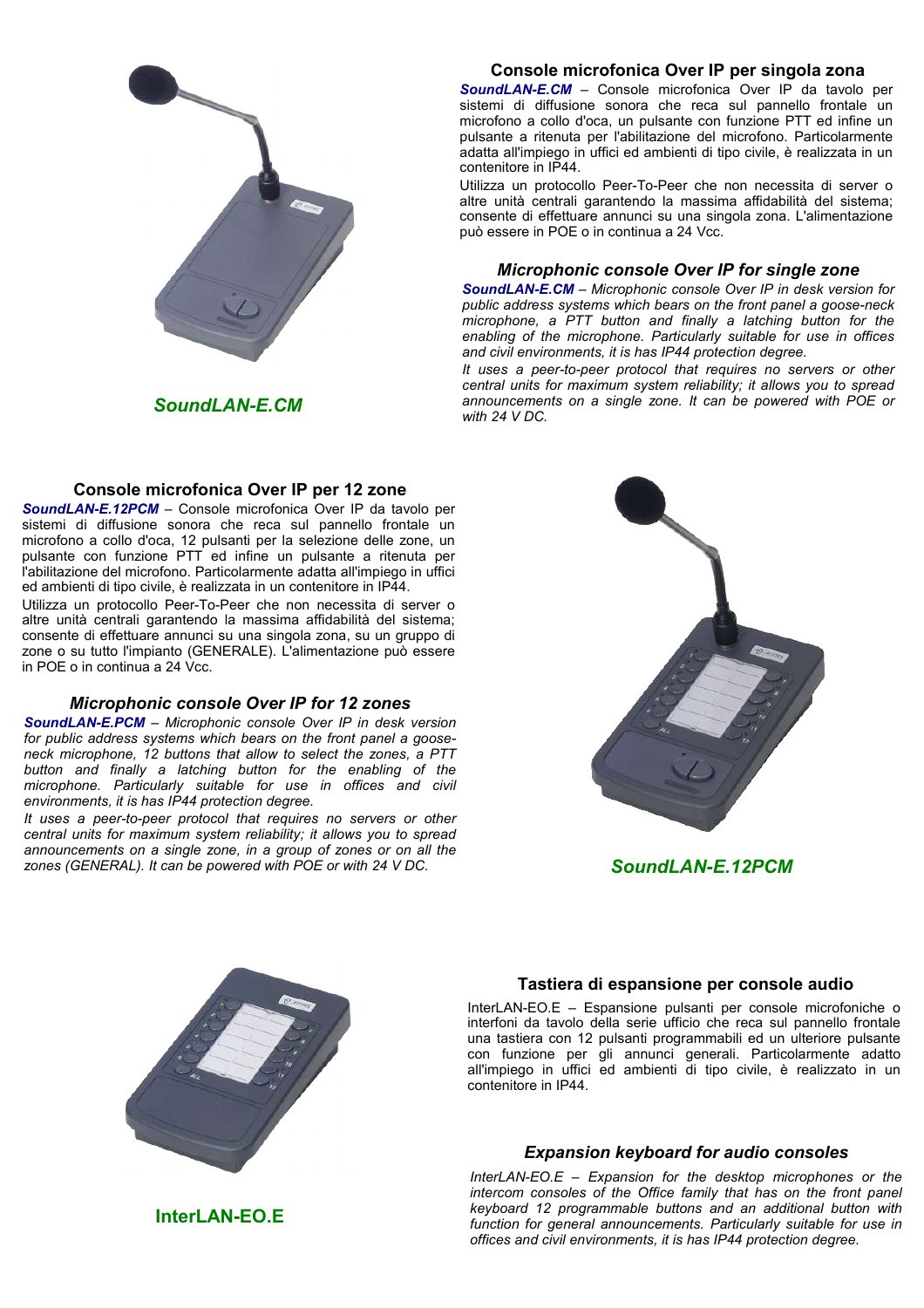

# *InterLAN-EO.12P*

# **Interfono Over IP per 12 zone con mic a collo d'oca**

**InterLAN-EO.12PM** – Interfono da tavolo Over IP che reca sul pannello frontale un microfono a collo d'oca, un altoparlante, una tastiera con 12 pulsanti ed un pulsante con funzione PTT. Dispone di un ingresso per una cornetta telefonica ausiliaria (non inclusa), di una uscita ad opto-relè e di un ingresso di telesegnalazione. Particolarmente adatto all'impiego in uffici ed ambienti di tipo civile, è realizzato in un contenitore in IP44.

Utilizza un protocollo P2P che non necessita di server o altre unità centrali garantendo la massima affidabilità del sistema; consente di effettuare conversazioni in viva voce di ottima qualità grazie ai filtri anti-Larsen e di cancellazione dell'eco. L'alimentazione può essere in POE o in continua a 24 Vcc.

# *Intercom Over IP for 12 zones with goose-neck mic*

*InterLAN-EO.12PM – Desk Intercom over IP which has on the front panel a goose-neck microphone, a speaker, a keyboard with 12 buttons and a button for PTT feature. It has an input for an auxiliary handset (not included), an output with opto-relay and a remote signalling input. Particularly suitable for use in offices and civil environments, it is has IP44 protection degree.*

*It uses a P2P protocol that requires no servers or other central units for maximum system reliability; it allows you to make audio calls in hands-free mode with high-quality thanks to the anti-Larsen filter and echo cancellation filter. It can be powered with POE or with 24 V DC.*



**InterLAN-EO.PP**

# **Interfono Over IP per 12 zone**

**InterLAN-EO.12P** – Interfono da tavolo Over IP che reca sul pannello frontale un microfono, un altoparlante, una tastiera con 12 pulsanti ed un pulsante con funzione PTT. Dispone di un ingresso per una cornetta telefonica ausiliaria (non inclusa), di una uscita ad opto-relè e di un ingresso di telesegnalazione. Particolarmente adatto all'impiego in uffici ed ambienti di tipo civile, è realizzato in un contenitore in IP44.

Utilizza un protocollo P2P che non necessita di server o altre unità centrali garantendo la massima affidabilità del sistema; consente di effettuare conversazioni in viva voce di ottima qualità grazie ai filtri anti-Larsen e di cancellazione dell'eco. L'alimentazione può essere in POE o in continua a 24 Vcc.

# *Intercom Over IP for 12 zones*

*InterLAN-EO.12P – Desk Intercom over IP which has on the front panel a microphone, a speaker, a keyboard with 12 buttons and a button for PTT feature. It has an input for an auxiliary handset (not included), an output with opto-relay and a remote signalling input. Particularly suitable for use in offices and civil environments, it is has IP44 protection degree.*

*It uses a P2P protocol that requires no servers or other central units for maximum system reliability; it allows you to make audio calls in hands-free mode with high-quality thanks to the anti-Larsen filter and echo cancellation filter. It can be powered with POE or with 24 V DC.*



*InterLAN-EO.12PM*

# **Interfono Over IP con tastiera a combinazione**

Interl AN-FO.PP – Interfono da tavolo Over IP che reca sul pannello frontale un microfono, un altoparlante, una tastiera a combinazione, 4 tasti funzionali ed un display LCD per la selezione dei terminali e l'attivazione delle funzioni. Dispone di un ingresso per una cornetta telefonica ausiliaria (non inclusa), di una uscita ad opto-relè e di un ingresso di telesegnalazione. Particolarmente adatto all'impiego in uffici ed ambienti di tipo civile, è realizzato in un contenitore in IP44.

Utilizza un protocollo P2P che non necessita di server o altre unità centrali garantendo la massima affidabilità del sistema; consente di effettuare conversazioni in viva voce di ottima qualità grazie ai filtri anti-Larsen e di cancellazione dell'eco. L'alimentazione può essere in POE o in continua a 24 Vcc.

# *Intercom Over IP with numeric keyboard*

*InterLAN-EO.PP – Desk Intercom over IP which has on the front panel a microphone, a speaker, a numeric keyboard, 4 function buttons and a LCD display. It has an input for an auxiliary handset (not included), an output with opto-relay and a remote signalling input. Particularly suitable for use in offices and civil environments, it is has IP44 protection degree.*

*It uses a P2P protocol that requires no servers or other central units for maximum system reliability; it allows you to make audio calls in hands-free mode with high-quality thanks to the anti-Larsen filter and echo cancellation filter. It can be powered with POE or with 24 V DC*